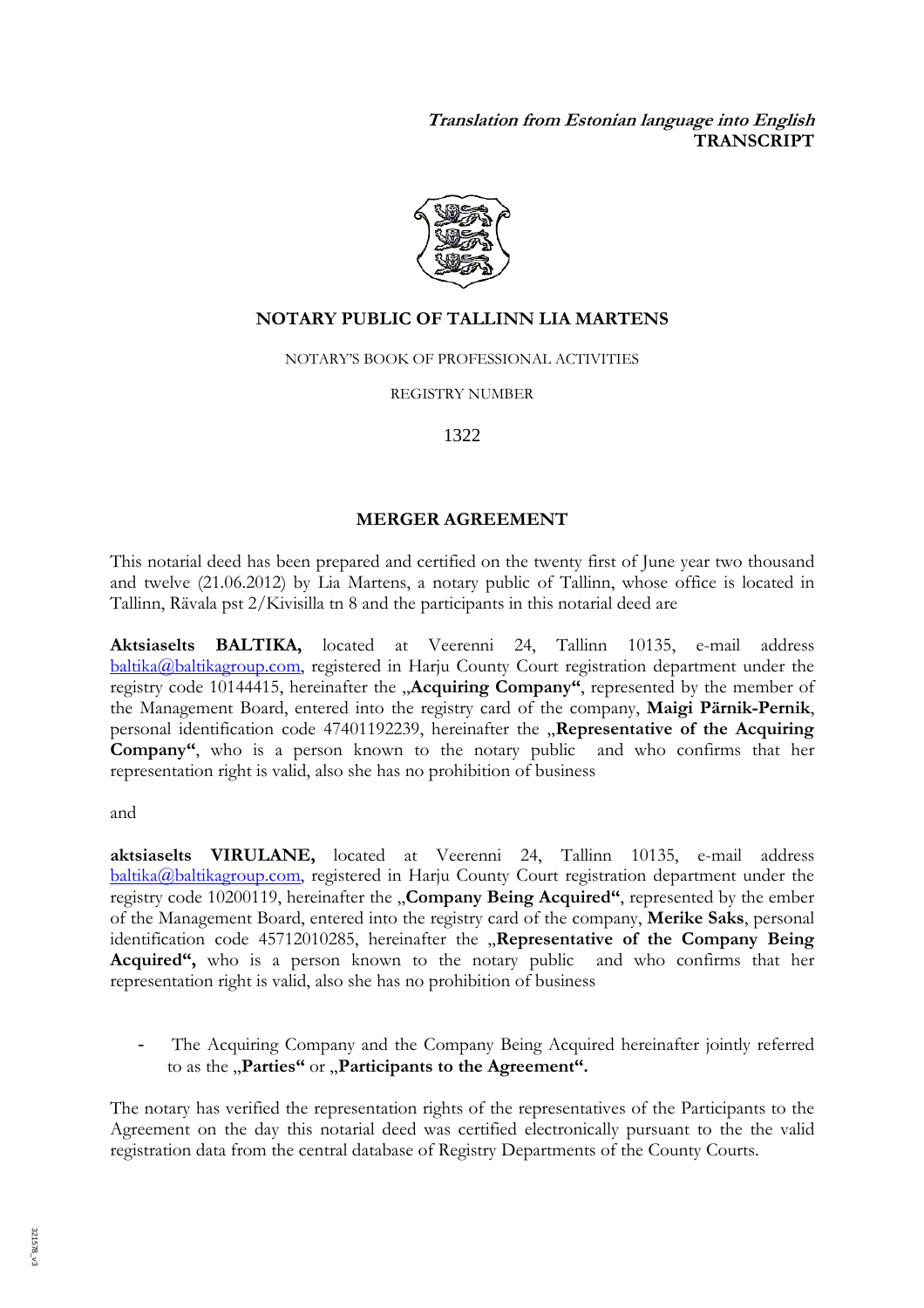### **The Parties required the notarisation of the merger agreement as follows:**

## **1. ACQUIRING COMPANY AND THE COMPANY BEING ACQUIRED, PURPOSE OF THE AGREEMENT AND METHOD OF MERGER**

- **1.1.** The Company Being Acquired is Aktsiaselts Virulane, located at Veerenni 24, Tallinn 10135, registry code 10200119, with the share capital of 538 521.60 euros, with the composition of the Management Board Merike Saks, member of the Management Board, personal identification code 45712010285. The Articles of Association are approved on 21.04.2011. The beginning of the financial year 01.01. and the end of the financial year 31.12.
- **1.2.** At the moment of the execution of the present agreement the Company Being Acquired has one shareholder: Aktsiaselts BALTIKA, to whom belong 100% of the shares of the Company Being Acquired, e.g. forty two thousand seventy two (42 072) shares of Aktsiaselts Virulane with the nominal value of 12.80 euros.
- **1.3.** The Acquiring Company is Aktsiaselts BALTIKA, located at Veerenni 24, Tallinn, registry code 10144415, with the share capital 7 158 970 euros; with the composition of the Management Board Meelis Milder, member of the Management Board, personal identification code 35804054210, Maire Milder, member of the Management Board, personal identification code 45806210283, Andrew James David Paterson, member of the Management Board, date of birth 26.08.1969, Maigi Pärnik-Pernik, member of the Management Board, personal identification code 47401192239. The Articles of Association are approved on 20.04.2012. The beginning of the financial year 01.01. and the end of the financial year 31.12.

### *1.4.* **The purpose of the present agreement is to merge the Company Being Acquired with the Acquiring Company pursuant to the terms and conditions of the present agreement.**

**1.5.** The Company Being Acquired shall be dissolved without liquidation proceedings. The Acquiring Company shall be the legal universal successor of the Company Being Acquired. With the merger all the assets *in corpore,* including all the rights and obligations of the Company Being Acquired shall be transferred to the Acquiring Company and the Company Being Acquired shall be deemed to be dissolved.

## **2. REPRESENTATIONS AND WARRANTIES OF THE PARTICIPANTS TO THE AGREEMENT**

- **2.1.** The representatives of the Participants to the agreement represent and warrant that:
- **2.1.1.** there are no circumstances which would hinder or preclude the right of the participants to the agreement to conclude this Agreement;
- **2.1.2.** thirty nine thousand two hundred and seventy two (39 272) registered ordinary shares of the Company Being Acquired have been pledged as financial security in favour of AS Swedbank;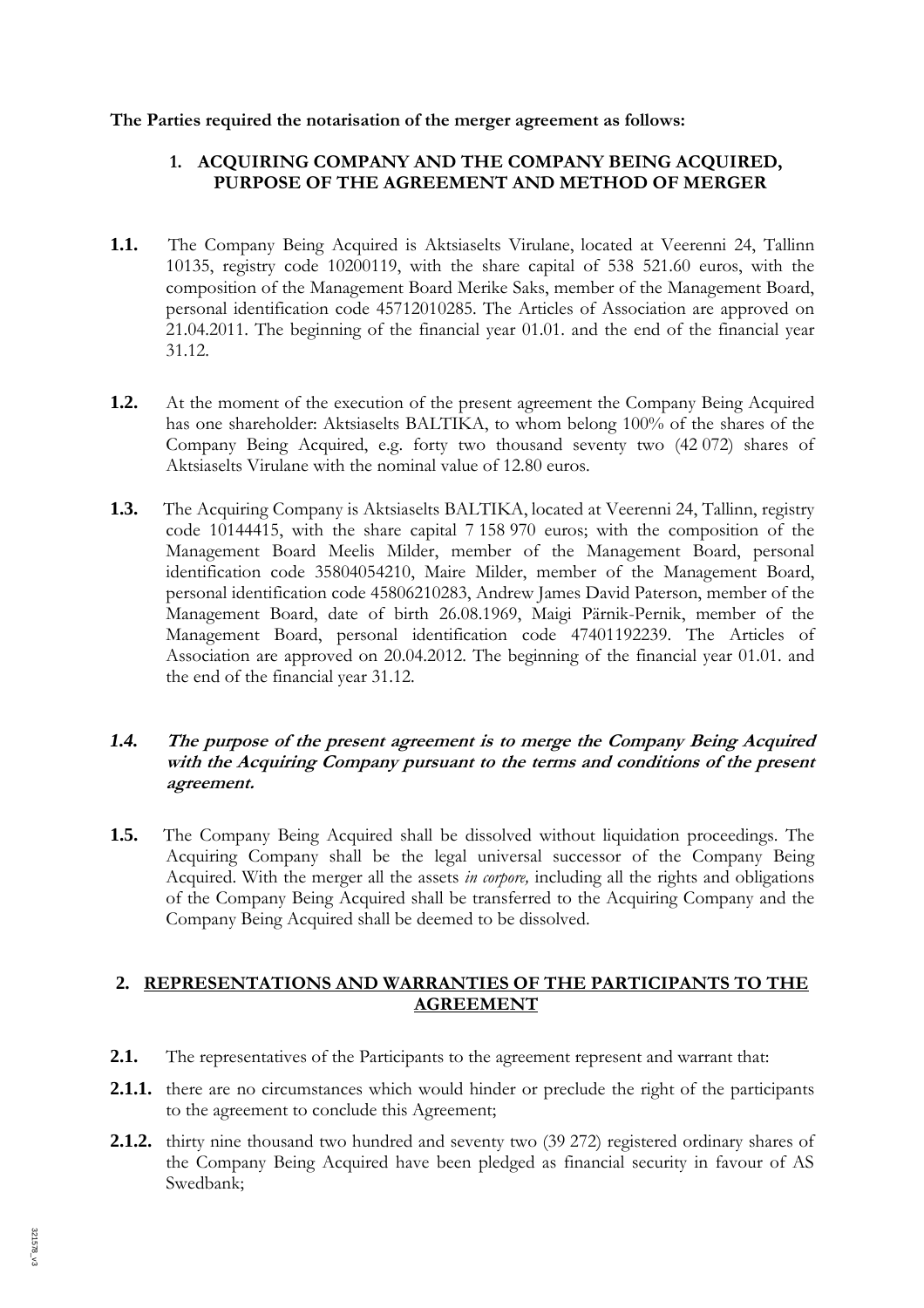- 2.1.3. no resolution on the alteration of the share capital of the Acquiring Company and/or Company Being Acquired has been adopted by the shareholders until the conclusion of this Agreement; except the conditional increase of the share capital of the Acquiring Company pursuant to the decision of the general meeting of shareholders on 20.04.2012;
- **2.1.4.** the Company Being Acquired has not issued any preference shares or convertible bonds;
- **2.1.5.** in relation to the Acquiring Company and/or the Company Being Acquired no liquidation proceedings have been initiated, no bankruptcy petitions or bankruptcy warnings have been filed with respect to them and no restructuring has been initiated;
- **2.1.6.** the assets of the Company Being Acquired have been encumbered with the following commercial pledges:
	- first ranking commercial pledge in the amount of 1 000 000 kroons, 13.05.1997 for the benefit of Aktsiaselts Eesti Hoiupank, registry code 10040845;
	- second ranking commercial pledge in the amount of 14 200 000 kroons, 08.06.1997 for the benefit of Aktsiaselts Eesti Hoiupank, registry code 10040845.

## **3. MERGER**

- **3.1.** Pursuant to the present agreement the Acquiring Company merges the Company Being Acquired with itself. The Parties have agreed that all the assets in full of the Company Being Acquired shall be transferred to the Acquiring Company.
- **3.2.** Upon the entry of the merger into the commercial register, all the assets (the rights and obligations) of the Company Being Acquired shall be transferred to the Acquiring Company and the Company Being Acquired shall be dissolved. The Acquiring Company shall be the legal successor of the Company Being Acquired.
- **3.3.** Pursuant to Article 394 (2) of the Commercial Code, an auditor need not audit a merger agreement if all shares of the Company Being Acquired are held by the Acquiring Company and the sole shareholder of the Company Being Acquired Aktsiaselts BALTIKA agrees that an auditor need not audit the merger agreement.
- **3.4.** Pursuant to Article 393 (2) of the Commercial Code, the merging companies need not to prepare a merger report as all the shares of the Company Being Acquired are held by the Acquiring Company. Pursuant to NASDAQ OMX Tallinn Stock Exchange Rules and Regulation part "Requirement for Issuers" clause 17.6. the merging companies shall execute and disclose to the public a merger report that corresponds to the requirements set forth in Article 393 (1) of the Commercial Code.
- **3.5.** Pursuant to Article 403 (4) of the Commercial Code, the shares of a Company Being Acquired which are held by the Acquiring Company shall not be exchanged and shall become invalid. Therefore, the Acquiring Company, as the sole shareholder of the Companies Being Acquired, shall not obtain any shareholder's rights in the Acquiring Company.
- **3.6.** With the merger the share capital of the Acquiring Company shall not be altered and the shares of the Company Being Acquired shall become invalid. The sole shareholder of the Company Being Acquired shall not be paid any monetary compensation in connection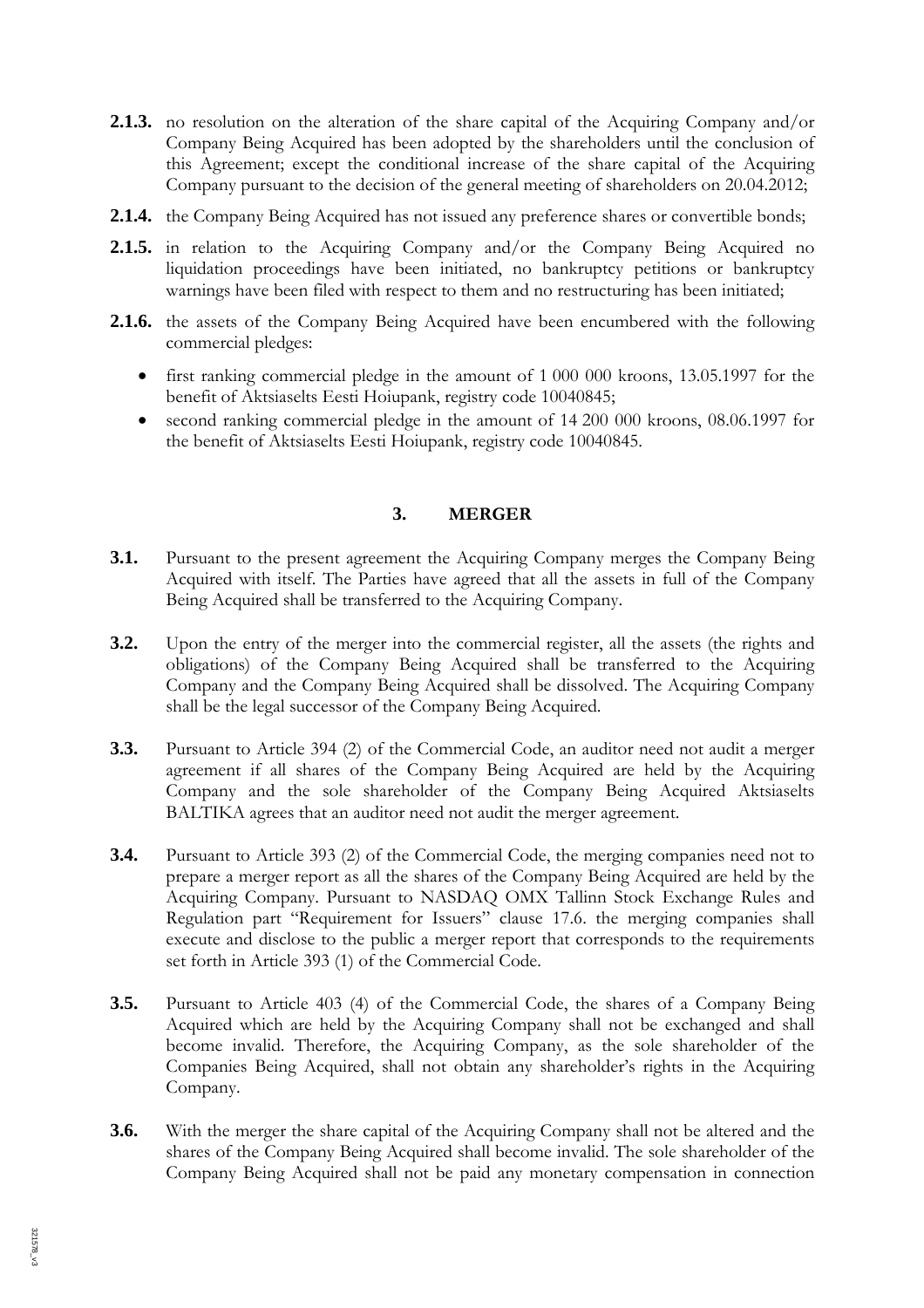with the merger.

- **3.7.** The business name of the Acquiring Company shall continue to be Aktsiaselts BALTIKA and the location of the company shall remain Tallinn and legal address Veerenni 24, Tallinn 10135. The composition of the Management Board of the Acquiring Company remains unchanged.
- **3.8.** Upon entry of the merger into the commercial register, the employees of the Company Being Acquired are considered to be the employees of the Acquiring Company, the merger does not make any changes to the employment contracts entered into with the employees and these contracts remain valid on the same terms. From the same date employer's rights and obligations deriving from the employment contracts shall be transferred from the Company Being Acquired to the Acquiring Company. The Company Being Acquired does not have any valid employment contracts on the date of the conclusion of the present agreement.
- **3.9.** The date as of which the transactions of the Company Being Acquired shall be deemed to be undertaken by the Acquiring Company is the merger balance sheet date and it is first of January year two thousand and twelve (01.01.2012). The liquidation balance sheet of the Company Being Acquired is made as of thirty first of December year two thousand and eleven (31.12.2011).
- **3.10.** Upon entry of the merger into the commercial register, the authorities of the member of the Management Board and the Supervisory Council of the Company Being Acquired shall expire. No benefits shall be granted to the members of the Management Board and the Supervisory Council of the Company Being Acquired or Acquiring Company in connection with the merger and no remuneration is paid to the auditors.

This notarial deed has been read out to the participants of the agreement, it has presented for the review before approval and thereafter approved by the undersigning persons and signed before the notary in their own hand. The participants of the agreement waived from the read out of the annex to the notarial deed, it was presented to the participants of the agreement for review and thereafter approved and signed with their own hand in the presence of the notary.

\_\_\_\_\_\_\_\_\_\_\_\_\_\_\_\_\_\_\_\_\_\_\_\_\_\_\_\_\_\_\_\_\_\_\_\_\_\_\_\_\_\_\_\_\_\_\_\_\_\_\_\_\_\_\_\_\_\_\_\_\_\_\_\_\_\_\_\_\_\_

\_\_\_\_\_\_\_\_\_\_\_\_\_\_\_\_\_\_\_\_\_\_\_\_\_\_\_\_\_\_\_\_\_\_\_\_\_\_\_\_\_\_\_\_\_\_\_\_\_\_\_\_\_\_\_\_\_\_\_\_\_\_\_\_\_\_\_\_\_\_

In this notarial deed with the annex there are six (6) pages, bound and sealed.

REPRESENTATIVE OF THE ACQUIRING COMPANY:

*forename(s)* and *surname* signature

REPRESENTATIVE OF THE COMPANY BEING ACQUIRED:

*forename(s) and surname* signature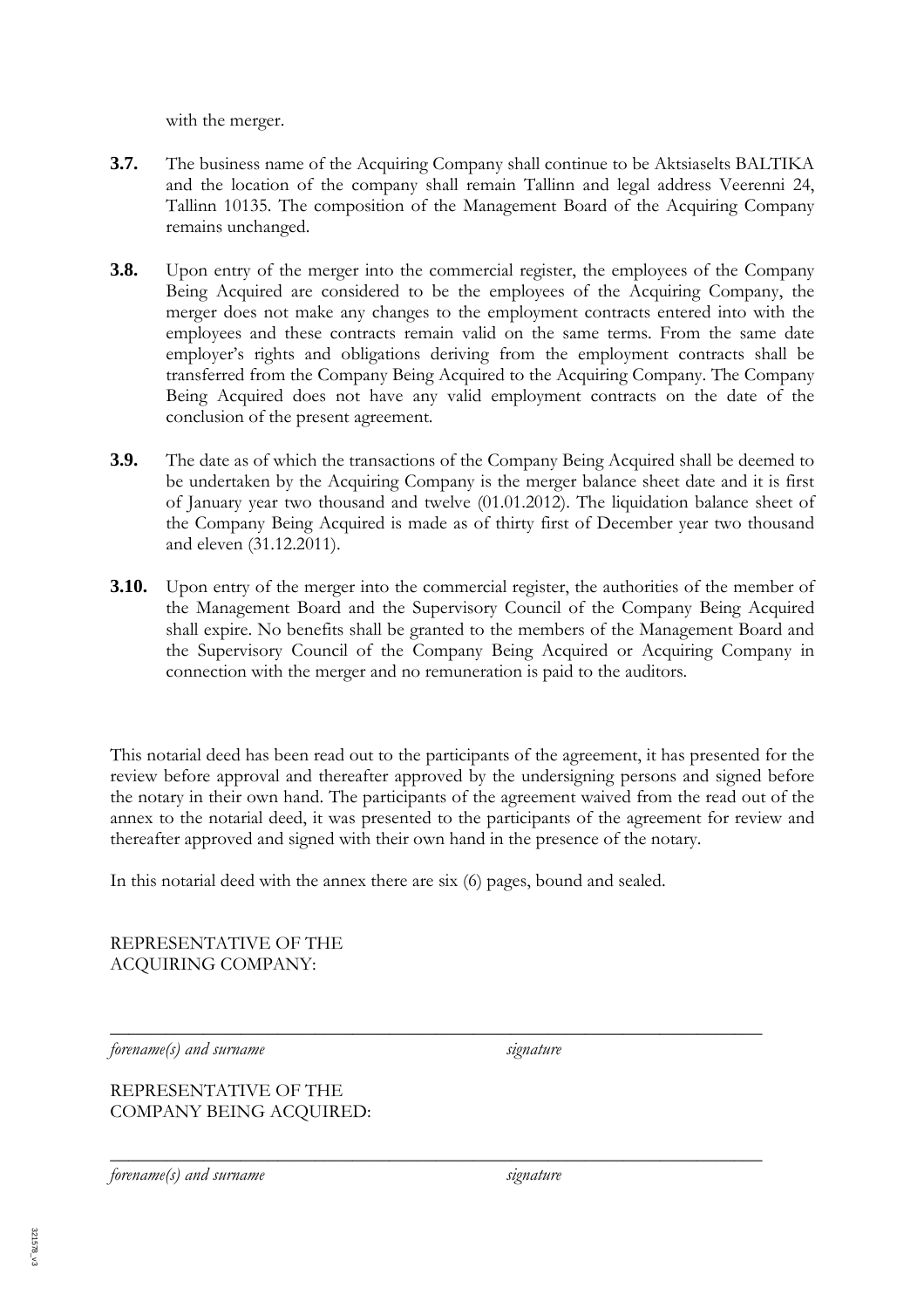#### **Annex to the notarial deed**

### **1. Explanations of the certifyer of this notarial deed**

1.1. Pursuant to Article 397 (1) of the Commercial Code, rights and obligations shall arise from a merger agreement if the merger agreement is approved by all merging companies. A merger resolution shall be in writing.

1.2. Pursuant to Article 421 (4) of the Commercial Code, if at least nine-tenths of the share capital of a company being acquired is held by the acquiring company, approval of the merger agreement by a merger resolution of the acquiring company shall not be required for merger. The acquiring company at least one month before deciding on the approval of the merger agreement by the company being acquired or, if the merger agreement need not be approved at the meeting of shareholders or the general meeting of the company being acquired, at least one month before the creation of the rights and obligations arising from the merger agreement shall perform the disclosure obligations specified in § 419 of this Code. A merger resolution is necessary if this is demanded within the term specified in the previous sentence by shareholders of the acquiring company whose shares represent at least 1/20 of the share capital and unless the articles of association prescribe a lower representation requirement.

1.3. Pursuant to Article 399 (1) of the Commercial Code, immediately after a merger has been entered into the commercial register of the registered office of the acquiring company, the acquiring company shall publish a merger notice to the creditors of the acquired companies in the publication Ametlikud Teadaanded, informing them of the possibility to submit, within six months after the publication of the notice, their claims to the acquiring company in order to receive a security.

1.4. Pursuant to Article 419 (4) of the Commercial Code, at least one month prior to the general meeting deciding on the merger, the management board shall submit the merger agreement to the registrar of the commercial register or disclose it on the homepage of the public limited company. Upon the disclosure of the merger agreement on the homepage of the public limited company, it shall be available to the public free of charge until the end of the general meeting. In addition, the management board shall publish in the official publication Ametlikud Teadaanded a notice concerning the entry into the merger agreement. The notice shall indicate where or at which homepage address it is possible to examine the merger agreement and other documents specified in Article 419 (1) of the Commercial Code and receive copies of these documents. Upon the disclosure of the merger agreement on the homepage of the public limited company, the notice shall also indicate the disclosure date of the merger agreement. Pursuant to Article 419 (5) of the Commercial Code, if the public limited company is required to make public the regulated information in the central recording system for information specified in subsection 184<sup>6</sup> (5) of the Securities Market Act, the merger agreement may be disclosed in such system instead of the homepage of the public limited company.

1.5. Pursuant to Article 400 (1) of the Commercial Code, the management board of or the partners entitled to represent a merging company shall submit, not earlier than after one month of the approval of the merger resolution, a petition for entry of the merger in the commercial register of the registered office of the company.

1.6. Pursuant to Article 400 (2) of the Commercial Code, a registrar may enter a merger in the register only if the final balance sheet of the company being acquired is prepared as at a date not earlier than eight months before submission of the petition to the commercial register. The final balance sheet is prepared pursuant to the requirements established for the balance sheet that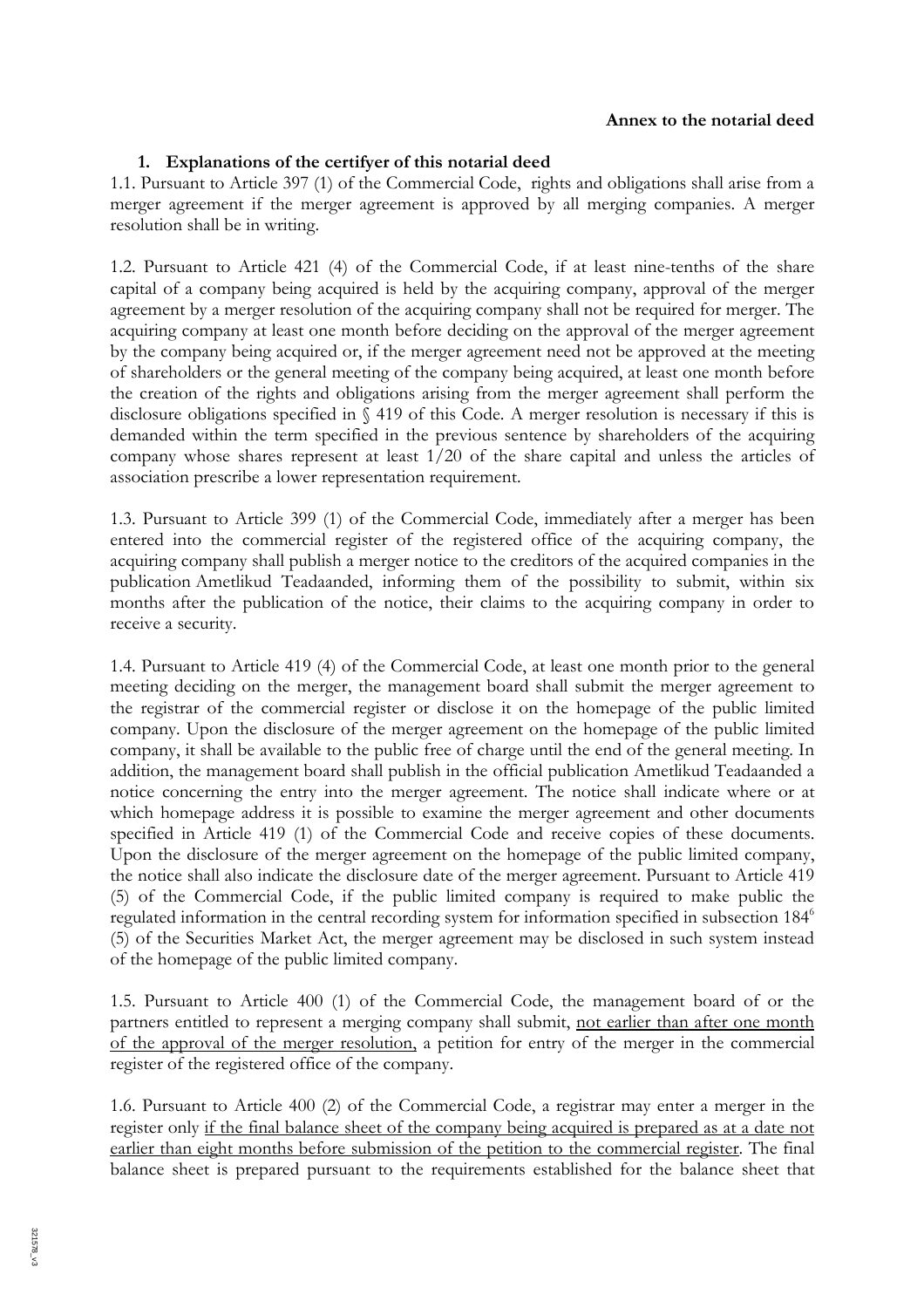constitutes part of the annual report, and the approval of the final balance sheet and conducting the audit thereof is governed by the provisions concerning the approval of the annual report and conducting an audit. The final balance sheet shall be prepared using the same accounting policies and presentation which were used in the preparation of the balance sheet that constitutes part of the last annual report. The final balance sheet shall be prepared as at the day preceding the merger balance sheet date.

1.7. Pursuant to Article 419 (3) of the Commercial Code, if the last annual report of a merging public limited company is prepared in respect to financial year, which ended earlier than six months prior to the entry into the merger agreement, the balance sheet (interim balance sheet) compliant with the requirements established for the balance sheet that constitutes part of the annual report shall be prepared as at no earlier than the first day of the third month preceding the entry into the merger agreement. The interim balance sheet shall be prepared using the same accounting policies and presentation which were used in the preparation of the balance sheet that constitutes part of the last annual report. The interim balance sheet shall be submitted to shareholders for examination pursuant to the procedure specified in subsections  $(1)$ – $(2^1)$  of this section. The interim balance sheet need not be prepared if all the shareholders of the merging public limited companies agree thereto. Instead of the interim balance sheet, the half-yearly report disclosed pursuant to § 184<sup>11</sup> of the Securities Market Act may be submitted to shareholders for examination.

1.8. Pursuant to Section 7(1) of the Commercial Pledges Act, in case of a merger of companies when the property of more than one of the merging companies is encumbered with a commercial pledge, the merger may be entered into the commercial register only if the application submitted to the registrar of the commercial register to enter the merger into the register is accompanied by a notarised agreement of the pledgees regarding the ranking of pledge entries.

# **2. Original of the notarial deed and the issuance of original transcripts and certified copies**

2.1. The notarial deed has been prepared and signed in one (1) original, which shall be kept at the notary's office. On the day of certifying this agreement, two (2) transcripts have been issued to the parties to the Agreement and the possession of which replaces the original in legal transactions. upon request. The certified copies of this agreement shall be delivered to the registry department of the court together with the application to enter the merger into the register.

2.2. The legal representatives of the Participants to the agreement have after this notarial deed is certified and a digital transcript of it has been made access though X-Tee services to the state portal www.eesti.ee to the notarised document related to the participants to the agreement.

## **3. Costs related to the transaction**

- 3.1.The notary's fee for certifying this notarial deed, from the value of transaction 6 390 000 euros, pursuant to Sections 18 (5), 22, 23 (2) of the Notary's Fees Act, in the amount of 10 735.92 euros + 20% VAT 2 147.18 euros, total 12 883.10 euros, which shall be paid by the Acquiring Company.
- 3.2.The notary's fee for preparing transcripts and certified copies, pursuant to Section 31 (14) and 35 of the Notary's Fees Act, shall be paid by the Acquiring Company. The notary has the right to withhold the documents which have been submitted for preparing the notarial act and which ought to be returned until the payment of the notary fee is made.